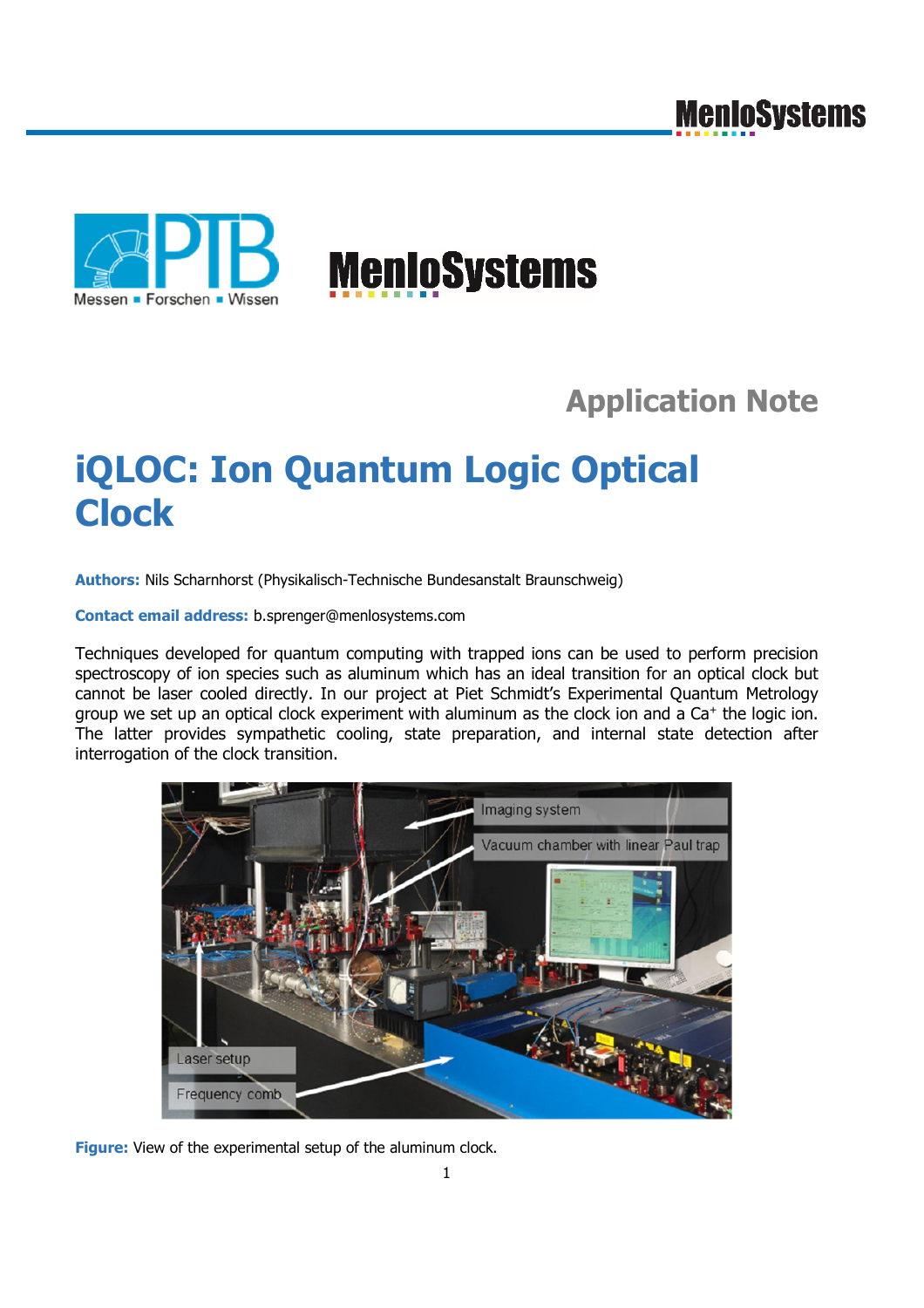The current cesium frequency standards are using the microwave transition between the two hyperfine levels of the ground state of  $133$ Cs. The frequency of this transition is approximately 9.1 GHz. Optical clocks (like the aluminum clock) are using optical transitions with frequencies on the order of  $1 \times 10^{15}$  Hz. Due to these higher frequencies optical clocks offer a much higher stability, which is important for many applications, such as the investigation of a possible time variation of fundamental constants and relativistic geodesy.

 $^{27}$ Al<sup>+</sup> has been chosen as the clock ion since it has a narrow 8 mHz clock transition at 267 nm which is very insensitive to shifts due to external fields. Hence, aluminum clocks promise a very high accuracy and stability. Currently, the most accurate optical atomic clock is an aluminum clock at NIST which achieves a fractional frequency uncertainty of below 9  $\times$  10<sup>-18</sup> [1].

One of the requirements for precision spectroscopy is laser cooling. However, aluminum has no suitable transition for cooling. The idea is to trap a second ion of a different species, called the logic ion, together with the clock ion in the same trap. This logic ion has a better accessible cooling and detection transition than the clock ion. It cools the clock ion sympathetically via the Coulomb interaction, and through a series of laser pulses it allows transferring the internal state of the clock ion after probing the clock transition onto the internal state of the logic ion where it can be read out using standard techniques. This state projection and read out scheme is called quantum logic spectroscopy [2]. We are currently implementing this scheme with  $^{40}$ Ca<sup>+</sup> as the logic ion [3].

Within this experiment we demonstrated a high-bandwidth transfer-lock scheme which is capable of transferring short-term stability from a stable master laser to an otherwise free-running diode laser at 729 nm via a frequency comb [4]. Limited by the intrinsic noise of the comb at high Fourierfrequencies and the available feedback bandwidth, we synthesize a virtual beat signal for the 729 nm laser in which the effect of the comb noise is suppressed by microwave feed-forward electronics, a so-called transfer oscillator lock [5], circumventing a tight comb lock. By eliminating the need for auxiliary reference cavities for laser prestabilization at each wavelength, this capability allows a substantial simplification of experimental setups requiring multiple stable lasers, such as highaccuracy frequency standards based on quantum logic spectroscopy, experiments in Rydberg spectroscopy, or coherent photoassociation and control of molecules with Raman pulses.

## **References:**

[1] T. Rosenband et al.: Frequency ratio of Al<sup>+</sup> and Hg<sup>+</sup> single-ion clocks; Metrology at the 17th decimal place; Science 319, 5871 (2008)

[2] P. O. Schmidt et al.: Spectroscopy using quantum logic; Science 309, 5735 (2005)

[3] J. B. Wübbena et al.: Sympathetic cooling of mixed-species two-ion crystals for precision spectroscopy; Phys. Rev. A 85, 043412 (2012)

[4] N. Scharnhorst et al.: High-bandwidth transfer of phase stability through a fiber frequency comb, Optics Express 23, 19771-19776 (2015)

[5] J. Stenger et al.: Ultraprecise Measurement of Optical Frequency Ratios, Phys. Rev. Lett. 88, 073601 (2002)